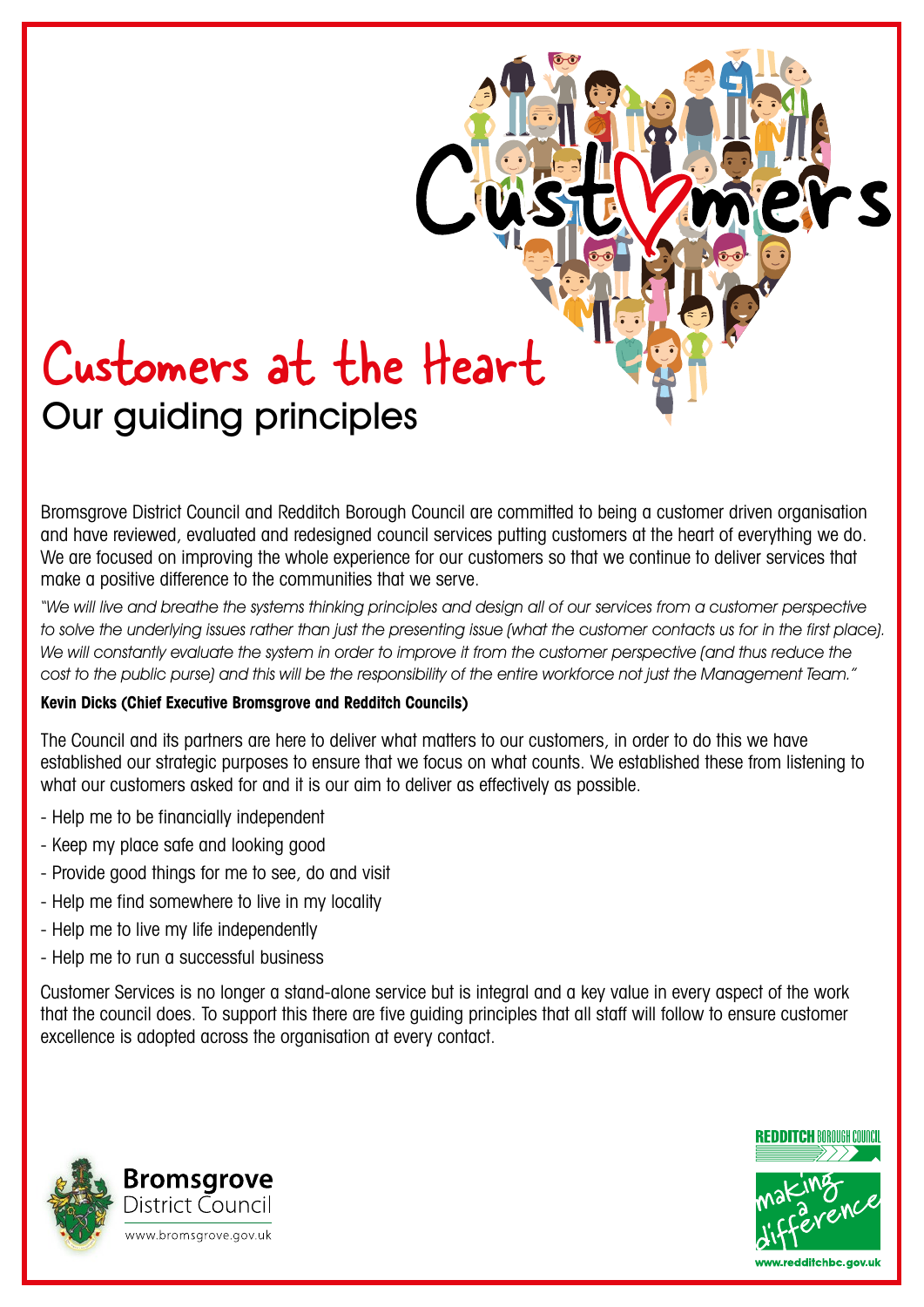# Customers at the Heart - Our guiding principles



### I will resolve your query or get you to the person who can as soon as possible

We know that it is important for customers to get the right answer or information when they contact us. Wherever possible customer enquiries will be dealt with at first contact, and if we are unable to give you all the information at this point we will let you know what you can expect, keep you informed and reassure you that we are taking the time to get it right. Wherever possible we will also work with partner organisations to ensure that we consider all services that are available locally, to ensure that we are meeting the needs of our customers.

### I will ensure you can access the services you require in a way that suits you

We are committed in providing services through the quickest and most efficient access channel for the customer, whether that is over the phone, online, face to face or via letter. We recognise that quick, simple and straightforward transactions are easily completed online or via the phone and therefore we are committed to making this possible for the appropriate services. We do recognise however that some customers may prefer or have more in depth and complex issues and may want to speak with us face to face.

### I will make every effort to help you understand the information we present to you

When we do provide information to our customers it is essential that this is in a format that is easy to understand. Our officers will ensure that they will take the time to explain to customers what they need to know, considering every customer's needs individually. When we write to our customers or provide information on the website it will be in plain English and presented in a way that will get the keys messages to customers. We will ensure that if needed we will provide information in a variety of formats or languages.

### I will deal with your enquiry with consideration, compassion and empathy

Customer service starts with our staff and they are key to ensuring we are a truly customer focused organisation. It is vital that all staff understand the value of great service and share the values and behaviours necessary to ensure we exceed our customer's expectations.

Customer service is a valuable skill that we recognize and promote within our teams. We value and encourage staff to take the time with their customers, to show that they are trying to understand their enquiry fully and any implications it may have caused. Through effective training, recruitment and ongoing reviews, manggers will continue to ensure that staff retain the right values and have the understanding of how much of a difference they can make by the way in which they approach customer contact.

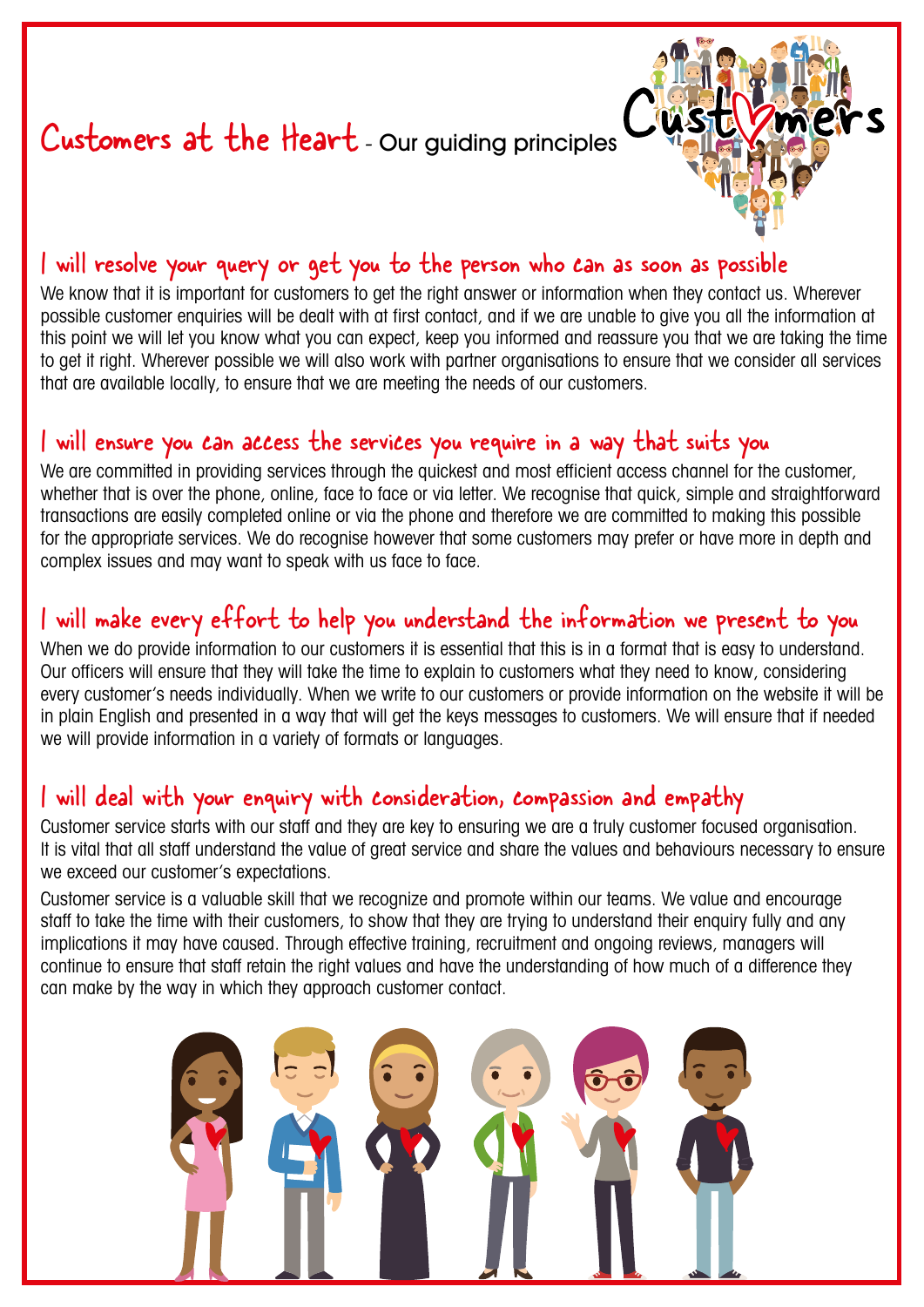## Customers at the Heart - Our guiding principles



### I will listen to you and what you have to say and take the right action when needed

Listening is an essential way in which we understand what is important to our customers. By taking the time to listen to what our customers are saying, we will ensure that we are better placed to resolve their enquiry as soon as possible in a way that is important to them. By checking back that we have understood correctly and continuing to listen throughout we will ensure that we will remain focused on what is important to our customers and ensure that we continue to get it right.

### What you can also expect

In addition to the five guiding principles we know that our customers like to know what they can expect from us when they make specific contact.

If you write to us by letter or email and a response is required, we will respond to you as soon as possible after it has been received by us. If the issue will take some time to investigate or resolve we will tell you when you can expect to hear more from us.

In the case of emails, if the officer you have contacted is out of the office you will be advised when that officer will be available and who to contact in the meantime if your enquiry is urgent.

If you visit us in person, someone will see you as soon as possible to establish who the best person is to help you. If you need to see one of our specialist officers we will advise you of approximate wait times. If you are unable to wait we will advise you of alternative options.

If you need assistance with English a telephone interpreter can be provided.

If it is appropriate for you to have an appointment with a specialist officer we will make the necessary arrangements for you to see them at the time that is most convenient. If you need assistance with English an interpreter, or a British Sign Language interpreter (subject to availability) will be arranged for the appointment.

If you have an appointment with a member of staff they will always aim to see you on time, and ensure you are made aware if they are running more than 15 minutes late.

If you phone us your call will be answered as quickly as possible. Once answered your call will be forwarded to the officer best placed to answer your enquiry. If your enquiry can't be answered or the relevant officer is unavailable, then a message can be taken and you will be contacted once that officer is available.